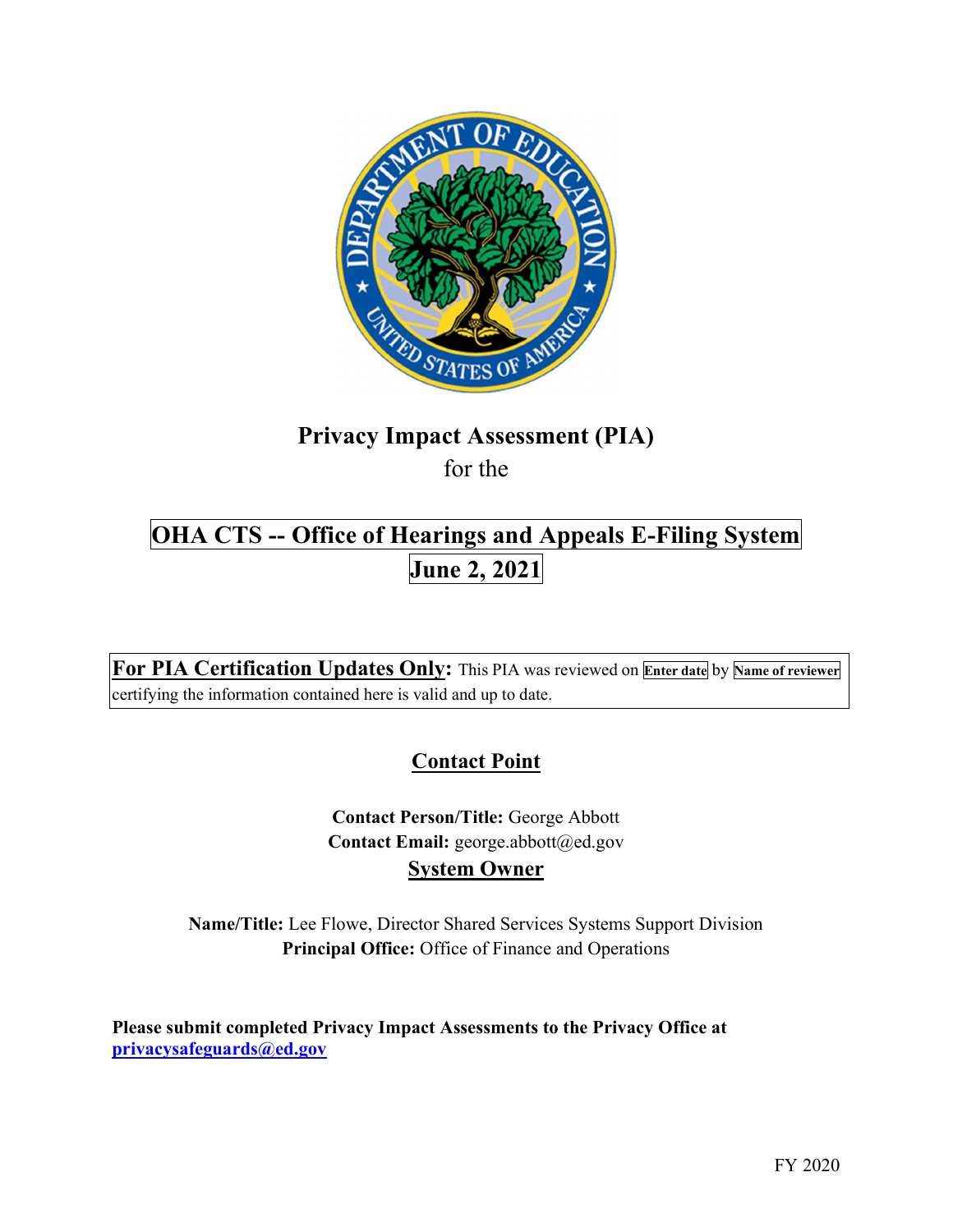Please complete this **Privacy Impact Assessment (PIA)** on how personally identifiable information (PII) is collected, stored, protected, shared, and managed electronically by your system. You may wish to consult with your ISSO in completing this document. If a question does not apply to your system, please answer with N/A.

#### 1. Introduction

 1.1. Describe the system including the name, acronym, and a brief description of the program or purpose for the system.

 The Electronic Case Management Platform (ECAMP) was developed to support the Office of Finance and Operations (OFO) strategy of streamlining information technology (IT) operations to better align with the U.S. Department of Education's (Department) goal of IT modernization, standardize the use of IT shared services, and reduce the overall cybersecurity footprint. The ECAMP will combine separate case management systems or modules, each with separate small contracts with Tyler Technologies, Inc. (formerly MicroPact), a cloud service provider (CSP).

 The Office of Hearings and Appeals E-Filing System (OHA CTS) is a web-based application that is platform-independent of other user operating systems (i.e., iOS, Windows). OHA CTS is supported via a Software-as-a-Service (SaaS) platform, known as Entellitrak. Entellitrak is a configurable data tracking and management platform for case management (CM) and business process management (BPM). It provides pre-built, executable business process management system (BPMS) based configurations (process templates) focused on a particular process domain or a vertical industry sector and supports storing data in either an Oracle database or Microsoft structured query language (SQL) server database. OHA CTS is accessed via a web-based interface, utilizing a role- based security and access model. The system provides administration and tracking information to the Department.

 OHA CTS is the online filing system for all matters before OHA. When matters are appealed to OHA, an electronic case file is created in OHA CTS. All pleadings, exhibits, and other documents filed with OHA become attached to the electronic case file. The use of OHA CTS is not mandatory as by federal regulation the Department cannot require a respondent to file electronically, however OHA opens an OHA CTS case file for all matters, regardless of whether e-filing is used. As of January 1, 2019, OHA CTS is the official file for all OHA CTS matters.

 Matters before OHA CTS include, but are not limited to, disputes between the Department and financial assistance recipients (schools, school districts, a state's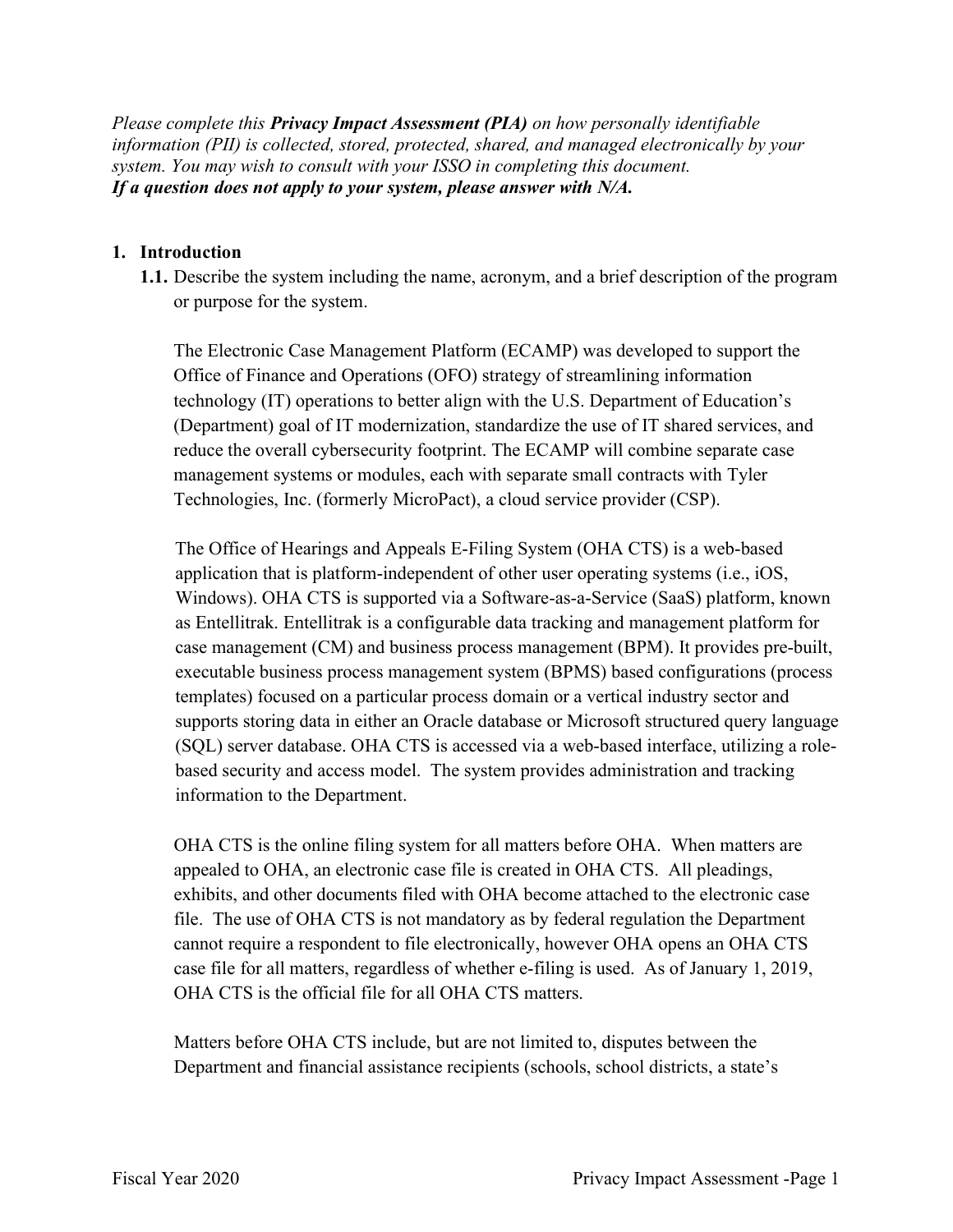education department, students, etc.), certain debarment actions, and disputes between the Department and current or former employees regarding salary overpayment(s).

**1.2.** Describe the purpose for which the personally identifiable information  $(PII)^{1}$  is collected, used, maintained or shared.

 OHA CTS contains various types of PII, depending on the case, for adjudicatory purposes. The documents containing PII in OHA CTS are submitted by the parties to allow the court to consider evidence in rendering a decision. The information is collected to adjudicate requests for waivers of salary overpayments and claims regarding the validity of salary overpayments made to current and former employees and to adjudicate administrative wage garnishments. The Department also uses the OHA CTS to provide docket management, including scheduling of hearings, oral arguments, and determining compliance with parties' filing deadlines and to produce docket reports that may be distributed internally in the Department.

1.3. Is this a new system, or one that is currently in operation?

### Currently Operating System

1.4. Is this PIA new, or is it updating a previous version?

# New PIA

OHA CTS migrated to the Entellitrak SaaS platform, so a new PIA is required.

1.5. Is the system operated by the agency or by a contractor?

#### Contractor

1.5.1. If the system is operated by a contractor, does the contract or other acquisition-related documents include privacy requirements?

 $\Box$  N/A

Yes

 $1$  The term "personally identifiable information" refers to information which can be used to distinguish or trace an individual's identity, such as their name, social security number, biometric records, etc. alone, or when combined with other personal or identifying information which is linked or linkable to a specific individual, such as date and place of birth, mother's maiden name, etc. OMB Circular A-130, page 33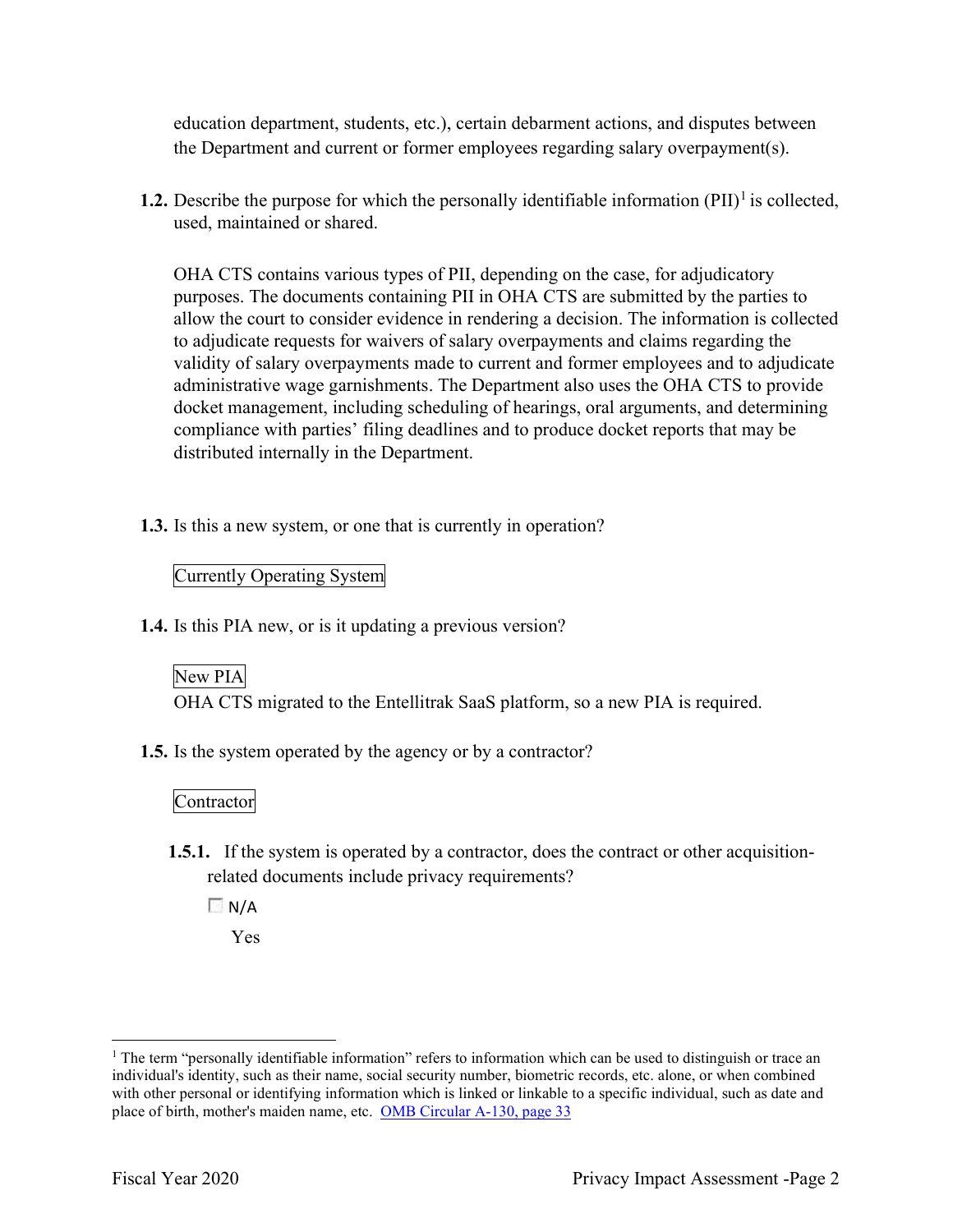# 2. Legal Authorities and Other Requirements If you are unsure of your legal authority, please contact your program attorney.

2.1. What specific legal authorities and/or agreements permit and regulate the collection and use of data by the system? Please include name and citation of the authority.

 OHA's jurisdiction is limited to matters referred to the office by statute, regulation, directive, or other internal policy document. The current list of authorities is listed below:

- General Education Provisions Act, as amended by Public Law 100-297
- Sections  $5(d)(2)(A)$  and  $5(g)$  of the Impact Aid Act (Public Law 81-874)
- Title VI of the Civil Rights Act of 1964, as amended
- Title IX of the Education Amendments of 1972, as amended
- Section 504 of the Rehabilitation Act of 1973, as amended
- Age Discrimination Act of 1975, as amended
- Program Fraud Civil Remedies Act, as amended, Public Law 99-509, Title VI, subtitle B
- • Civil penalty proceedings under section 432(g) of the Higher Education Act of 1965, as amended (HEA), 20 U.S.C. 1082(g)
- Review proceedings under section  $432(h)(2)$  of the HEA, 20 U.S.C.  $1082(h)(2)$
- Review proceedings under section  $432(h)(3)$  of the HEA, 20 U.S.C.  $1082(h)(3)$
- Proceedings under section 487(b) of the HEA, 20 U.S.C. 1094(b)
- Proceedings under section 20 U.S.C.  $1094(c)(1)(F)$  and 20 U.S.C.  $1094(c)(3)(A)$
- 5 U.S.C. 5584; 31 U.S.C. § 3711 et seq. •
- 34 CFR part 32 •
- 34 CFR part 34 •
- Federal Claims Collection Standards (FCCS) 31 CFR chapter IX, parts 900–904 •

## SORN

2.2. Is the information in this system retrieved by an individual's name or personal identifier such as a Social Security Number or other identification?

# Yes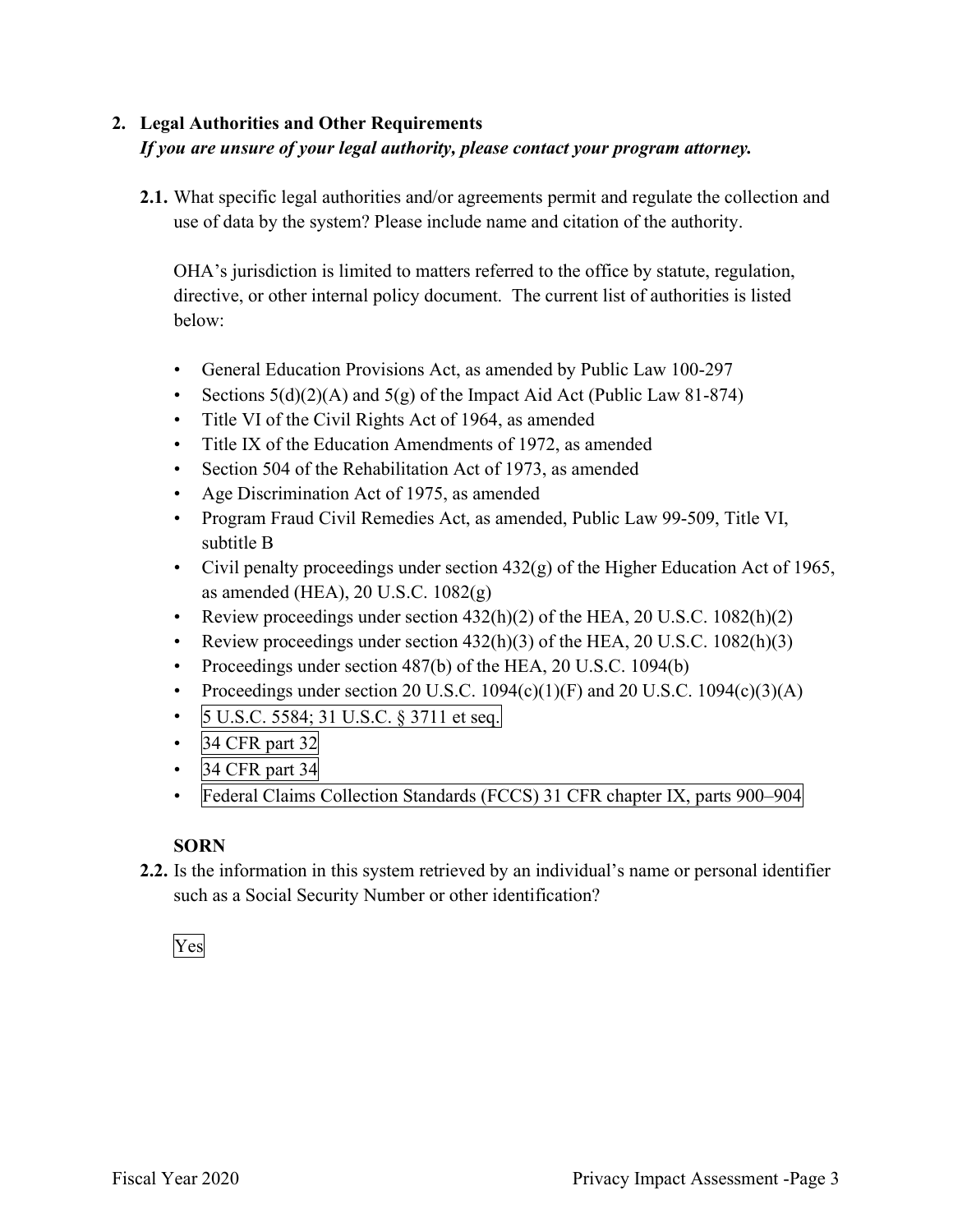2.2.1. If the above answer is YES, this system will need to be covered by Privacy Act System of Records Notice(s)  $(SORN(s))$ .<sup>2</sup> Please provide the SORN name, number, Federal Register citation and link, or indicate that a SORN is in progress.

The Office of Hearings & Appeals (OHA) Records System, 18-05-19, 78 FR 62605 (October 22, 2013).

2.2.2. If the above answer is NO, explain why a SORN was not necessary. For example, the information is not retrieved by an identifier, the information is not maintained in a system of records, or the information is not maintained by the Department, etc.

 $\Box$  N/A

Click here to enter text.

### Records Management

 If you do not know your records schedule, please consult with your records liaison or send an email to **[RMHelp@ed.gov](mailto:RMHelp@ed.gov)** 

2.3. What is the records retention schedule approved by National Archives and Records Administration (NARA) for the records contained in this system? Please provide all relevant NARA schedule numbers and disposition instructions.

 Department Schedule 243, Decisions Made by Hearing Officials, Administrative Law Judges, the Secretary of Education, and Members of CRRA

 PERMANENT Remove original decision before official docket file is transferred to a certified records center. Hold on site and transfer to the National Archives in five-year blocks. Schedule 241, Administrative Adjudication Case Files for the Office of Hearings and Appeals.

 TEMPORARY Cut off annually upon close of case. Transfer to a certified records center or to a certified records storage facility 1 year after cut-off. Destroy/delete 6 years after cutoff.

 2.4. Is the PII contained in this system disposed of appropriately, and in accordance with the timelines in the records disposition schedule?

 $2$  A System of Records Notice (SORN) is a formal notice to the public that identifies the purpose for which PII is collected, from whom and what type of PII is collected, how the PII is shared externally (routine uses), and how to access and correct any PII maintained by ED. <https://connected.ed.gov/om/Documents/SORN-Process.pdf>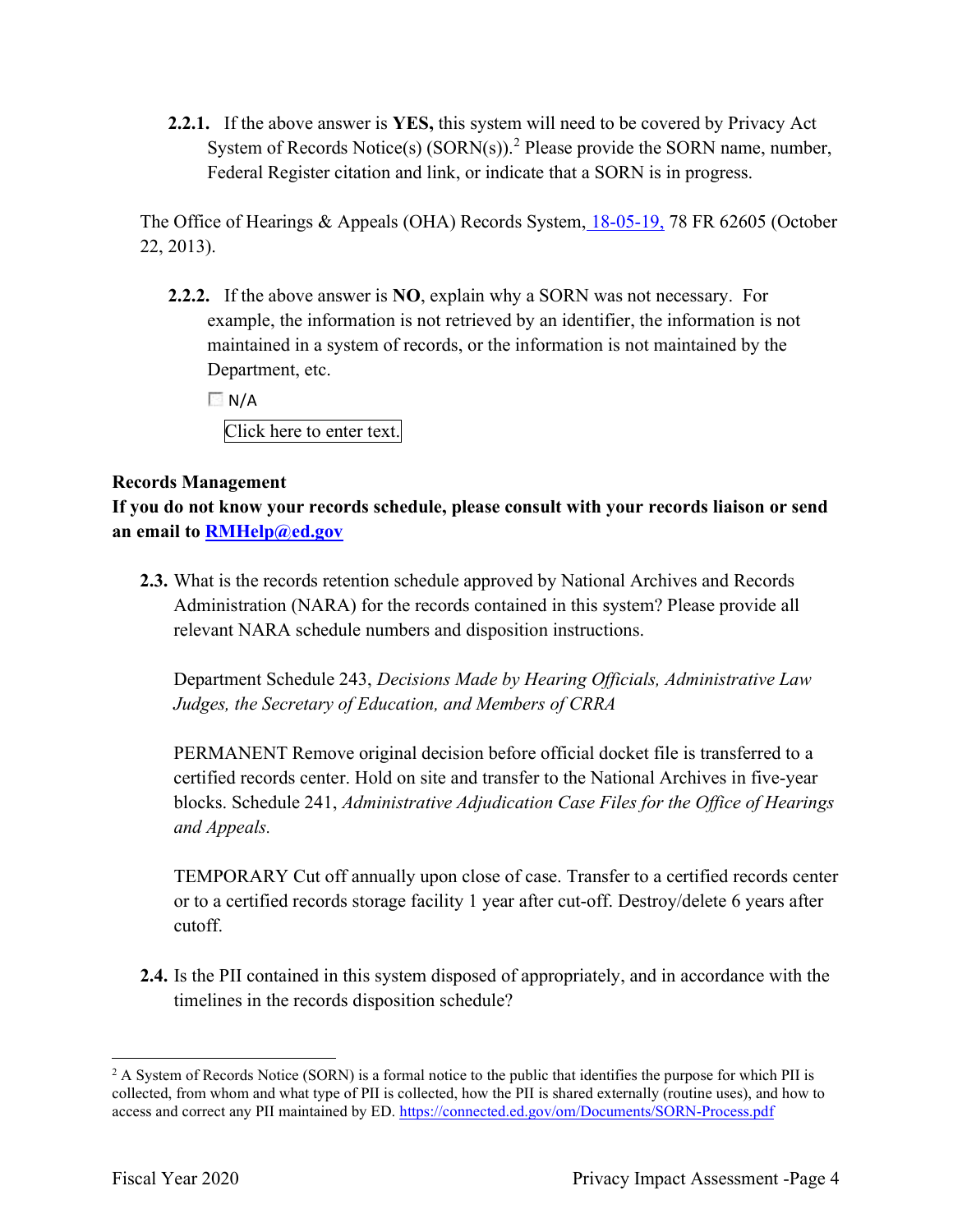#### 3. Characterization and Use of Information

#### Collection

 3.1. List the specific PII elements (e.g., name, email, address, phone number, date of birth, Social Security, etc.) that the system collects, uses, disseminates, or maintains.

 The specific PII varies by type of case. The below list is not exhaustive, but these items are somewhat common in OHA cases.

- Name (students and sometimes parents)
- SSN (generally only last 4 digits)
- Address
- Email address
- Telephone number
- Student ID number (generally a number created for litigation, not the true student ID number)
- Payroll information
- Employee's personnel records
- Taxpayer ID and tax transcripts
- Banking and/or financial account records, numbers, or information
- Federal/state criminal/civil court records
- Medical records
- Salary information (for overpayment cases)
- **3.2.** Does the system collect only the minimum amount required to achieve the purpose stated in Question 1.2?

 Yes, the OHA CTS system collects only the minimum required information to facilitate the adjudication process to be consistent with the Federal rules, regulations, and statues.

 3.3. What are the sources of PII collected (e.g., individual, school, another agency, commercial sources, etc.)?

All information in OHA CTS comes from the litigants.

 3.4. How is the PII collected from the stated sources listed in Question 3.3 (e.g., paper form, web page, database, etc.)?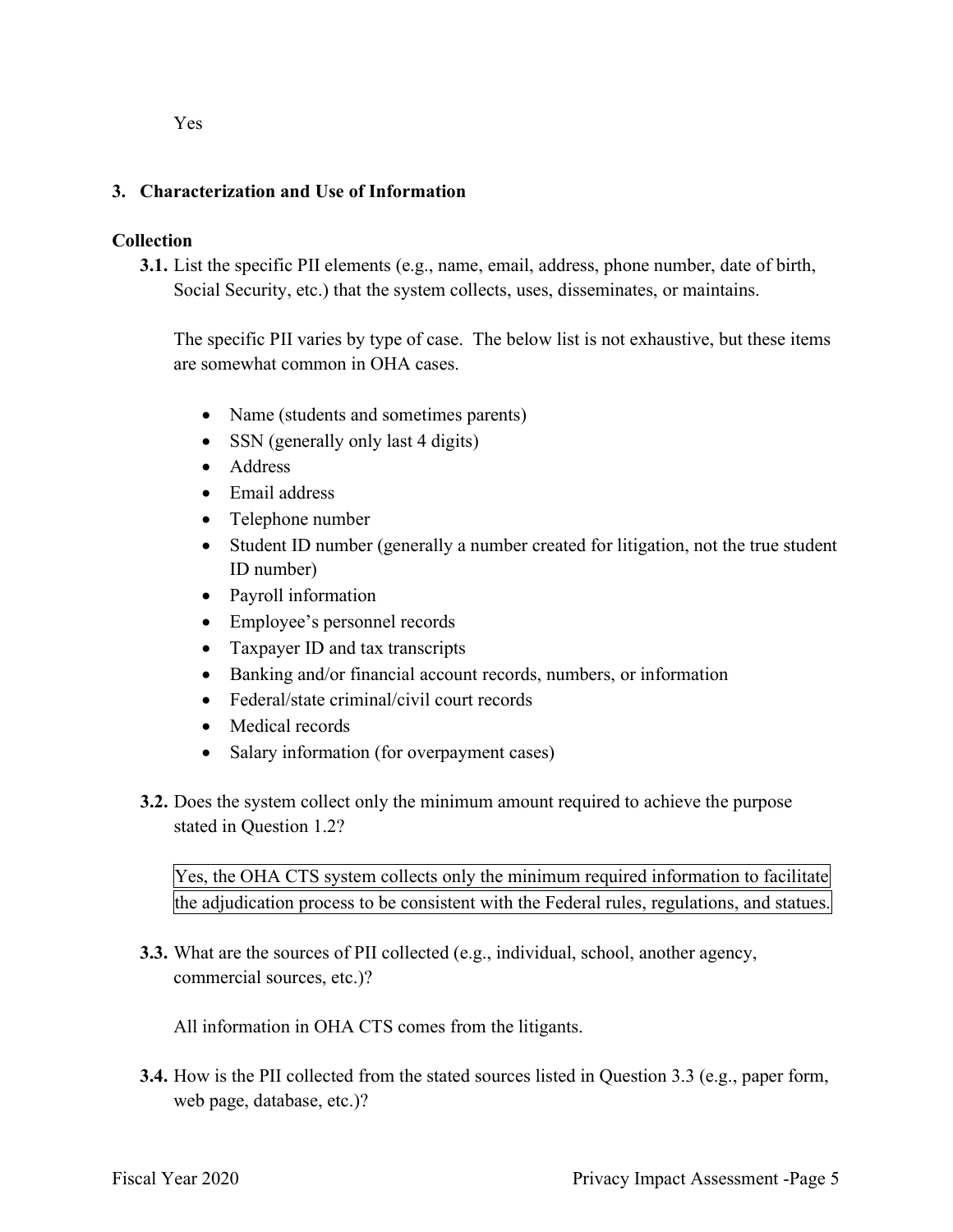Parties submit their information by uploading it OHA CTS.

 3.5. How is the PII validated or confirmed to ensure the integrity of the information collected?<sup>3</sup> Is there a frequency at which there are continuous checks to ensure the PII remains valid and accurate?

 OHA does not validate or confirm the information, rather it relies on the opposing party to do any validation. For example, if a school submitted information that the Department challenged, Department attorney(s) would review the document in question and note their objections for the record.

#### Use

3.6. Describe how the PII is used to achieve the purpose stated in Question 1.2 above.

 The hearing official reviews the information to analyze the matter and render a decision. The information becomes part of the official administrative record if the matter is appealed to the Secretary or a Federal court.

 3.7. Is the system using PII for testing/researching new applications or information systems prior to deployment or for training employees?

No

**3.7.1.** If the above answer is YES, what controls are in place to minimize the risk and protect the data?

 $\overline{M}$  N/A

Click here to enter text.

#### Social Security Numbers

 It is the Department's Policy that, in order to collect Social Security Numbers (SSN), the System Owner must state the collection is: 1) authorized by law, 2) necessary for an agency purpose, and 3) there is no reasonable alternative.

 3.8. Does the system collect Social Security Numbers? Note that if the system maintains Social Security Numbers but does not explicitly collect them, answer 3.8.1 to address the purpose for maintaining them.

 $3$  Examples include restricted form filling, account verification, editing and validating information as it's collected, and communication with the individual whose information it is.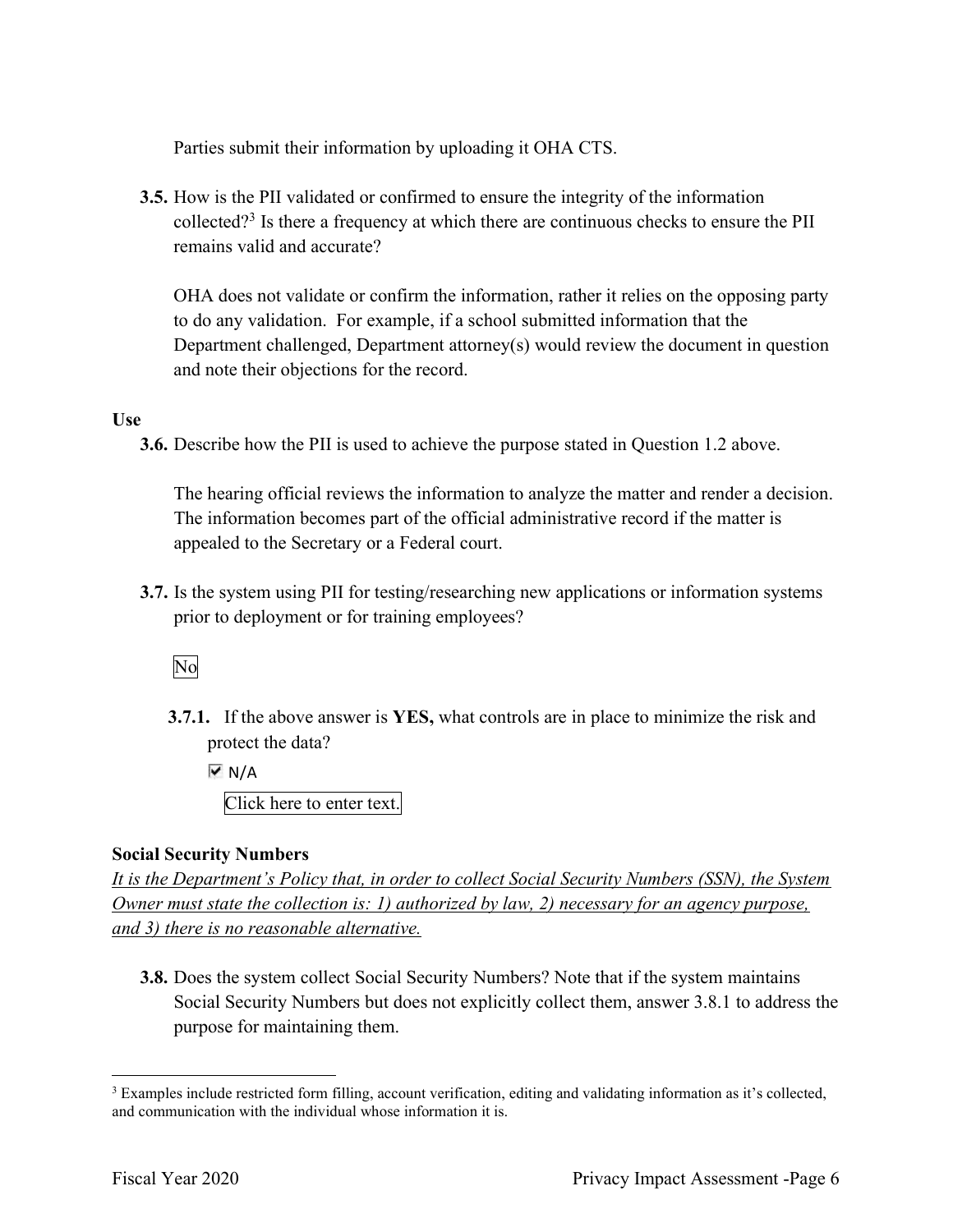**3.8.1.** If the above answer is YES, explain the purpose for its collection, and how the SSN will be used.

 $\overline{\triangledown}$  N/A

 OHA CTS does not request SSNs from parties and the assigned Judge provides the order of governing proceedings which includes instructions for parties to not include social security numbers within information provided. However, OHA allows parties to submit evidence that may include SSNs if the parties choose to provide them. The parties sometimes submit SSNs to establish matters relevant to the case in question. For example, a school will sometime submit SSNs for students it contends attended the school, and employees will sometimes submit pay/personnel documentation to support their waiver request.

**3.8.2.** Specify any alternatives considered in the collection of SSNs and why the alternatives were not selected.

 $\Box N/A$ 

 OHA considered redacting all SSNs but concluded that SSNs are necessary for adjudication in many cases. Instead OHA has elected to minimize the presence of SSNs by directing the parties, particularly in Federal Student Aid (FSA) disputes, to redact all PII with the exception of name and last 4 digits of SSN. Redaction of all PII is infeasible as the documentation can be voluminous and can be comprised of large packages of poorly copied/hand-written documents.

#### 4. Notice

 4.1. How does the system provide individuals with notice about the collection of PII prior to its collection (e.g., direct notice, such as a Privacy Act Statement (if applicable) or public notice, such as a SORN, PIA,)? If notice is not provided, explain why not.

 OHA CTS does not provide direct notice because OHA does not typically collect PII from individuals. Instead, parties who wish to submit evidence (which may include PII), upload it into OHA CTS. The OHA webpage provides public notice regarding the submission of PII to OHA CTS.

 Some of the information originates in other Departmental systems, such as FSA systems that process student financial assistance information. Individual users of those other systems receive privacy notice when they upload their PII. The majority of PII in OHA CTS comes from a process in which OHA is not a party and therefore OHA is unable to

Yes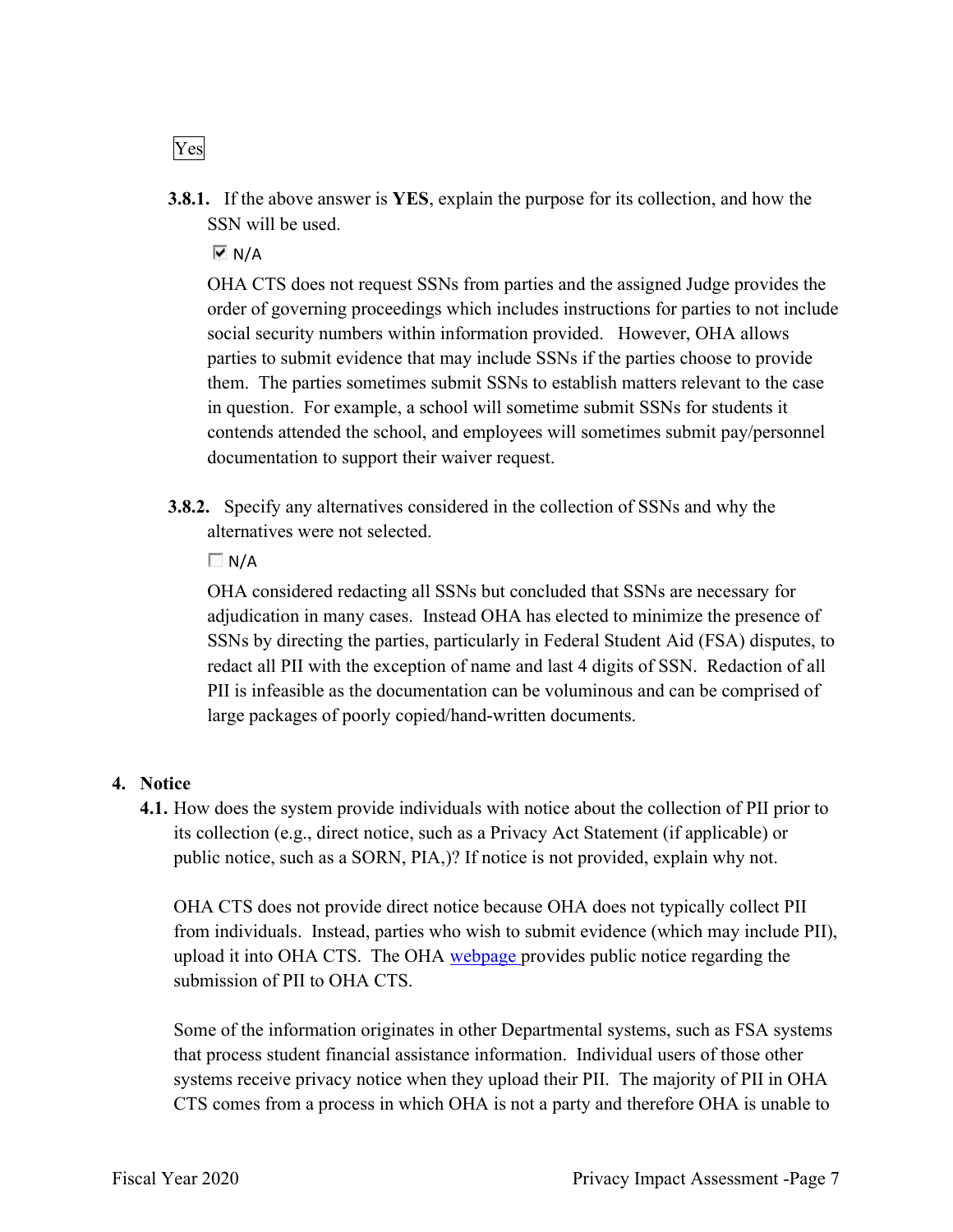notify the individual/entity submitting PII to the program office of OHA's inheritance of PII.

 For the salary overpayment cases, the individual seeking redress will sometimes submit PII if they believe it will help their case, but PII is not required.

 This PIA and a SORN are also published at <www.ed.gov/notices>, which provides public notice.

4.2. Provide the text of the notice or the link to the webpage where the notice is posted if notice is provided other than by SORN or PIA.

 $\Box$  N/A

<www.oha.ed.gov>

4.3. What opportunities are available for individuals to consent to uses (including new uses of previously collected PII), decline to provide PII, or opt out of the project?

 Most system users are external entities, such as schools and state agencies. These entities can elect to submit or not submit PII to the program office. OHA places in OHA CTS what the entity has elected to submit to program office. Individual employees of the Department may elect to use OHA CTS for salary overpayment matters.

 4.4. Is the notice referenced in Question 4.1 reviewed and revised when there are changes in the practice, policy, or activities that affect the PII and privacy to ensure that individuals are aware of and can consent to, where feasible, these changes?

Yes it is reviewed at the same frequency of PIA reviews.

#### 5. Information Sharing and Disclosures

#### Internal

5.1. Will PII be shared internally with other ED principal offices? If the answer is NO, please skip to Question 5.4.



5.2. What PII will be shared and with whom?

 $\Box N/A$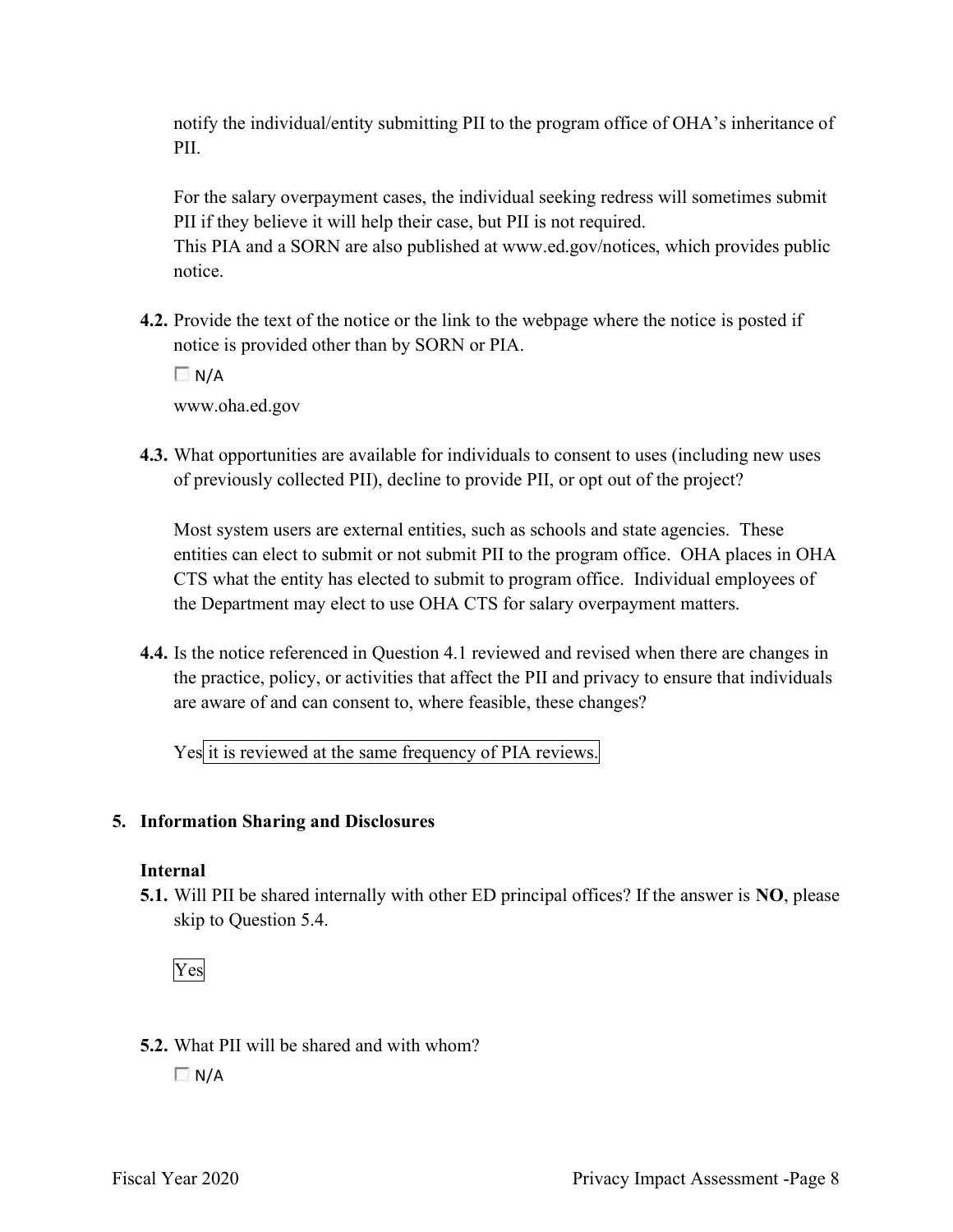When cases are appealed to Federal court, the administrative record, including evidence, is reviewed by the Office of the General Counsel (OGC) prior to submittal.

 5.3. What is the purpose for sharing the specified PII with the specified internal organizations?

 $\Box$  N/A

 When cases are appealed to Federal court, the administrative record, including evidence, is reviewed by OGC prior to submittal for the purpose of ensuring PII is not within the documents.

## External

 5.4. Will the PII contained in the system be shared with external entities (e.g., another agency, school district, the public, etc.)? If the answer is  $NO$ , please skip to Question 6.1.

No

5.5. What PII will be shared and with whom? List programmatic disclosures only.<sup>4</sup> Note: If you are sharing Social Security Numbers externally, please specify to whom and for what purpose.

 $\overline{M}$  N/A

- 5.6. What is the purpose for sharing the PII with the specified external entities?  $\overline{M}$  N/A
- 5.7. Is the sharing with the external entities authorized?  $\overline{M}$  N/A
- 5.8. Is the system able to provide and retain an account of any disclosures made and make it available upon request?  $\overline{M}$  N/A

 <sup>4</sup> If this information is covered by Privacy Act System of Records Notice (SORN) please list only relevant programmatic disclosures listed under the Routine Uses section.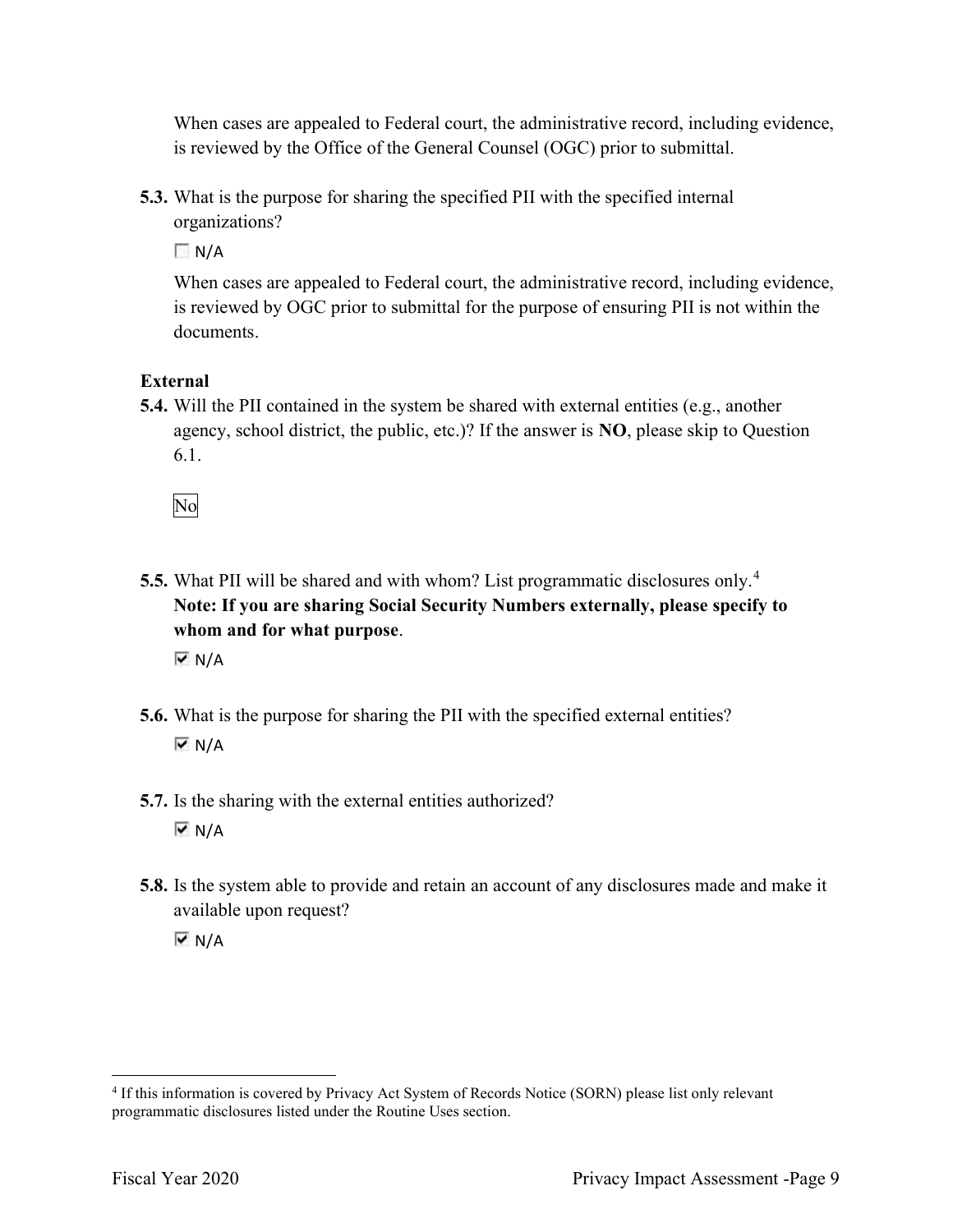- 5.9. How is the PII shared with the external entity (e.g., email, computer match, encrypted line, etc.)?  $\overline{M}$  N/A
- **5.10.** Is the sharing pursuant to a Computer Matching Agreement (CMA), Memorandum of Understanding (MOU), or other type of approved sharing agreement with another agency?

 $\overline{M}$  N/A

 5.11. Does the project place limitation on re-disclosure?  $\overline{M}$  N/A

#### 6. Redress

6.1. What are the procedures that allow individuals to access their own information?

 If you wish to contest the content of a record regarding you in the system of records, contact the system manager. Your request must meet the requirements of the regulations at 34 CFR 5b.7.

 6.2. What procedures are in place to allow the subject individual to correct inaccurate or erroneous information?

 As documented in the OHA CTS SORN, if you wish to contest the content of a record regarding you in the system of records, contact the system manager. Your request must meet the requirements of the regulations at 34 CFR 5b.7. .

 6.3. How does the project notify individuals about the procedures for correcting their information?

 The Hearing Official issues an Order Governing Proceedings in each matter that informs litigants, including individuals, how to file documents with the court.

 Additionally, Both the SORN and this PIA, as well as the Department's regulations, at 34 CFR 5b7, provide information and procedures for correcting inaccurate information.

#### 7. Safeguards

#### If you are unsure which safeguards will apply, please consult with your ISSO.

 7.1. Does the principal office work with their CSO/ISSO to build privacy & security into the system and build privacy extensions to the extent feasible?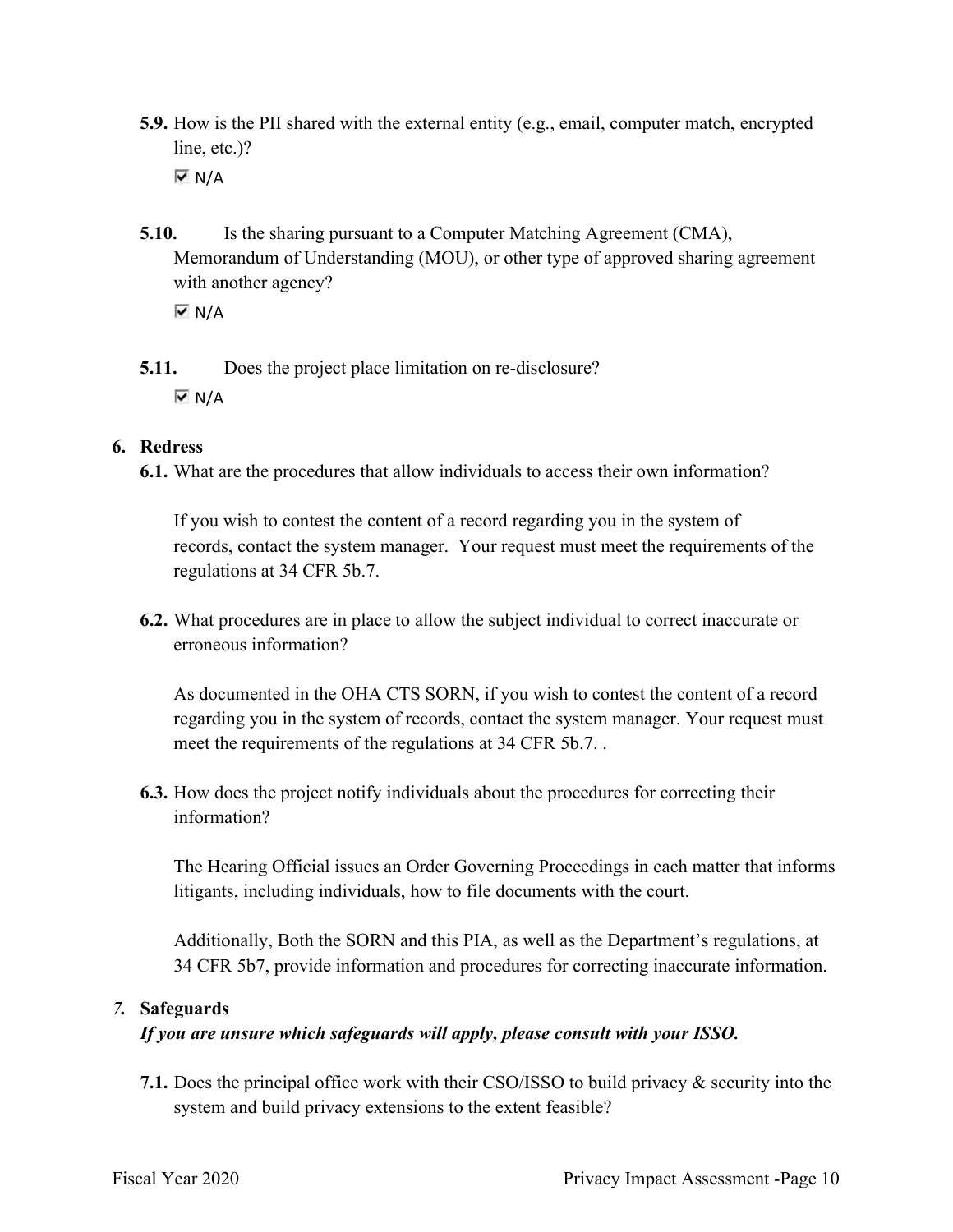Yes

7.2. Is an Authority to Operate (ATO) required?



7.3. Under NIST FIPS Pub. 199, what is the security categorization of the system: Low, Moderate, or High?

 $\Box$  N/A Moderate

 7.4. What administrative, technical, and physical safeguards are in place to protect the information?

 OHA CTS is hosted outside of the Department's network on a FedRAMP-certified CSP, Tyler Federal. The system is provided as a SaaS and is required to complete routine testing of their environment to ensure the confidentially, integrity, and availability of the information in the system and services provided. The CSP enforces security controls over the physical facility where the system is located in adherence with FedRAMP standards.

 OHA CTS utilizes role-based authentication to ensure only authorized users can access information, and they can only access the information needed to perform their duties. Authentication to the server is permitted only over secure, encrypted connections. A firewall is in place which allows only specific trusted connections to access the data.

 OHA CTS has an ATO in place and complies with all National Institute of Standards and Technology (NIST) standards. Physical safeguards for the data centers are detailed within the system security plan and are assessed as part of the FedRAMP assessment. Tyler Federal does not consume, process, or view the customers' data; no hard copies are made.

 MicroPact/Tyler Federal does not access customer production applications without specific approval from the system owner (possibly for troubleshooting purposes). The customer manages application- level access and accounts. Multiple layers of cryptographic mechanisms are in place. There is role-based access control within the application.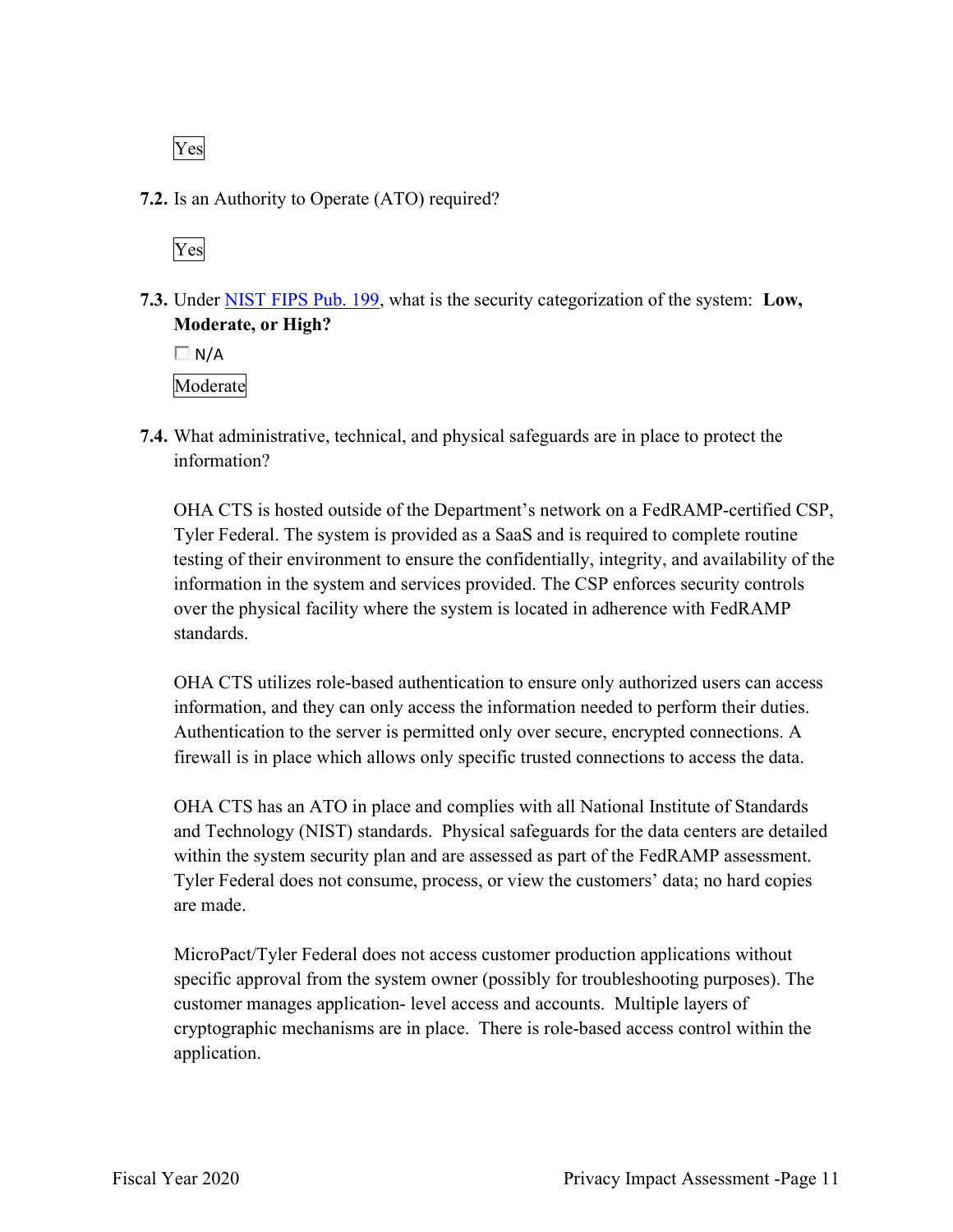7.5. Is the information in the system appropriately secured in accordance with the IT security requirements and procedures as required by Federal law and policy?



 7.6. Has a risk assessment been conducted where appropriate security controls to protect against that risk have been identified and implemented?

Yes

 The system is currently being assessed by a third party. An initial assessment has been completed by the ISO and Plan of Action and Milestones (POAMs) have been created to address and control deficiencies.

 7.7. Please describe any monitoring, testing or evaluation conducted on a regular basis to ensure the security controls continue to work properly at safeguarding the PII.

 MicroPact/Tyler Federal performs monitoring, testing, and evaluation of their software. MicroPact/Tyler Federal is responsible for ensuring access controls are working as defined in the software.

- As a part of their continuous monitoring plan, MicroPact/Tyler Federal evaluates and tests a selection of controls internally on a scheduled basis.
- Assessments are conducted annually by MicroPact/Tyler Federal's third-party organization as part of FedRAMP continuous monitoring requirement; results are reported within the security assessment report. Additionally, MicroPact/Tyler Federal supports multiple customer assessments each year and evaluates those results.
- Security documentation is reviewed by the information system security officer (ISSO) and the information system owner (ISO) at least annually and updated as required by changes to the system, security posture, or security requirements.

 The system production environment has multiple monitoring tools in place. Infrastructure logs are audited. Application-level audit logs can be run by the customer from the administrative module. MicroPact/Tyler Federal also has a continuous monitoring plan in place, which schedules the evaluation/testing of select controls internally.

 There are a number of reviews conducted by the OHA CTS administrator to ensure only authorized users are accessing system data.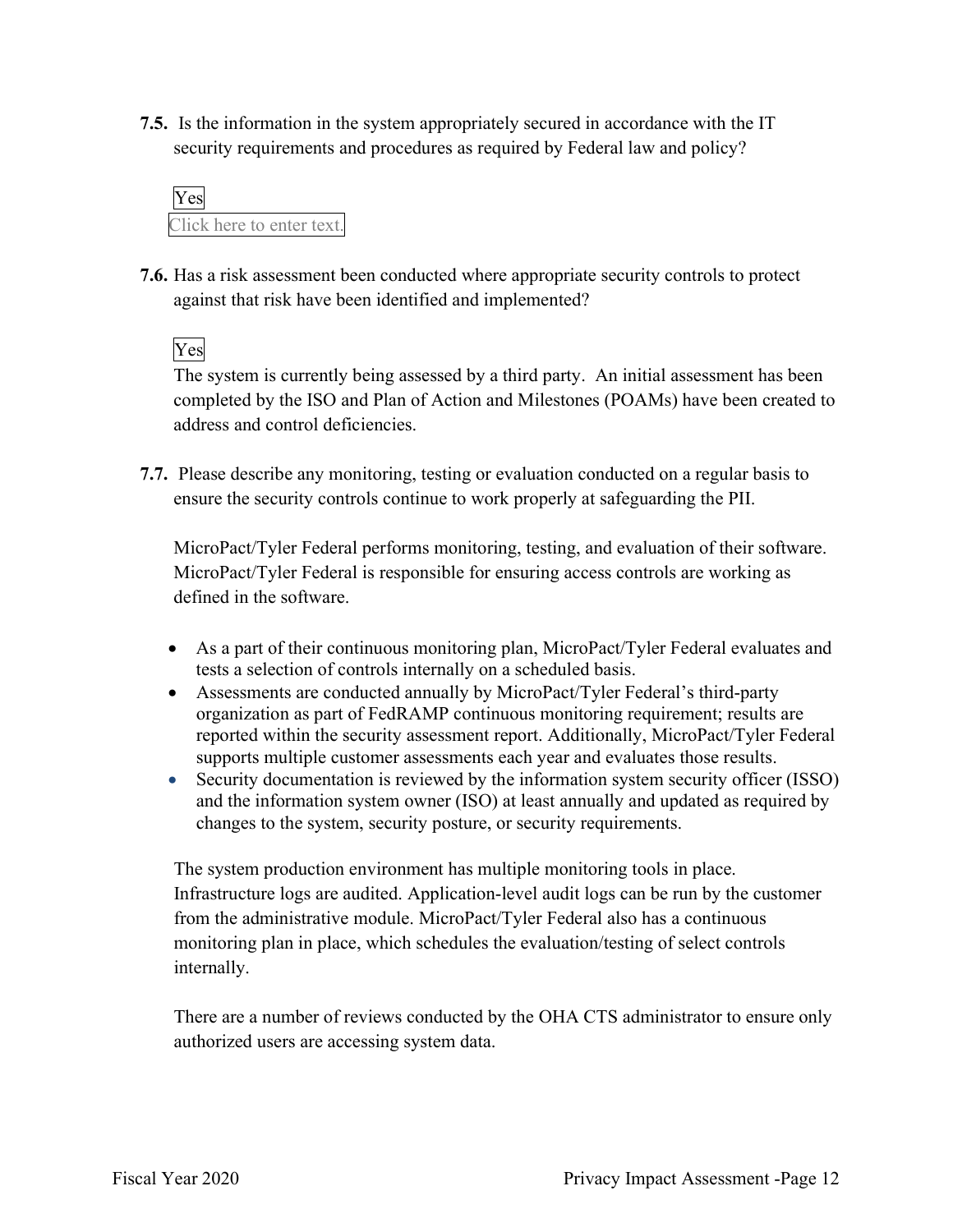#### 8. Auditing and Accountability

8.1. How does the system owner assess and ensure that the PII is used in accordance with stated practices in this PIA?

 In OHA CTS, each case file contains a list of authorized users. The authorized user assigned list is reviewed by the hearing official and the administrator for any access discrepancies. A user that is not listed in the case assignment list cannot access that particular case. A party wishing to have access to a case must file a Notice of Appearance with OHA. That notice is reviewed by the Hearing Official assigned to the requested case. The Hearing Official will make a determination if case access is to be granted to a requesting party.

 The system owner ensures the OHA CTS administrator completes reviews of audit logs on a regular basis to ensure there is no misuse or malicious activity with the system or data. The ISO also works directly with the Department's privacy office on privacy compliance documentation to ensure all information in this PIA is up to date and accurate. Ultimately, the OHA CTS system applications undergo yearly OMB Circular A-123, Appendix A (Management's Responsibility for Enterprise Risk Management and Internal Control) assessment, and NIST Special Publication 800-53 system security control self-assessments.

8.2. Does the system owner continuously monitor and audit the privacy controls to ensure effective implementation?



 8.3. What are the privacy risks associated with this system and how are those risks mitigated?

 This PIA details the privacy controls and safeguards implemented for this system in order to mitigate privacy risk. The privacy risks are mitigated through data minimization and generally requiring parties to redact PII except for name and the last four digits of the SSN. Additionally, the controls and safeguards work to protect the data from privacy threats and mitigate the risks to the data. Additional mitigations include an agreement to OFO Rules of Behavior by system users and an account approval process to provide role-based accounts which limit the read/write capability of the user.

 Unauthorized access to the PII contained in the OHA CTS application is also a risk. This risk has been mitigated through privacy training for both contractors and Department staff, restricting access to PII to those individuals with a direct business need for the